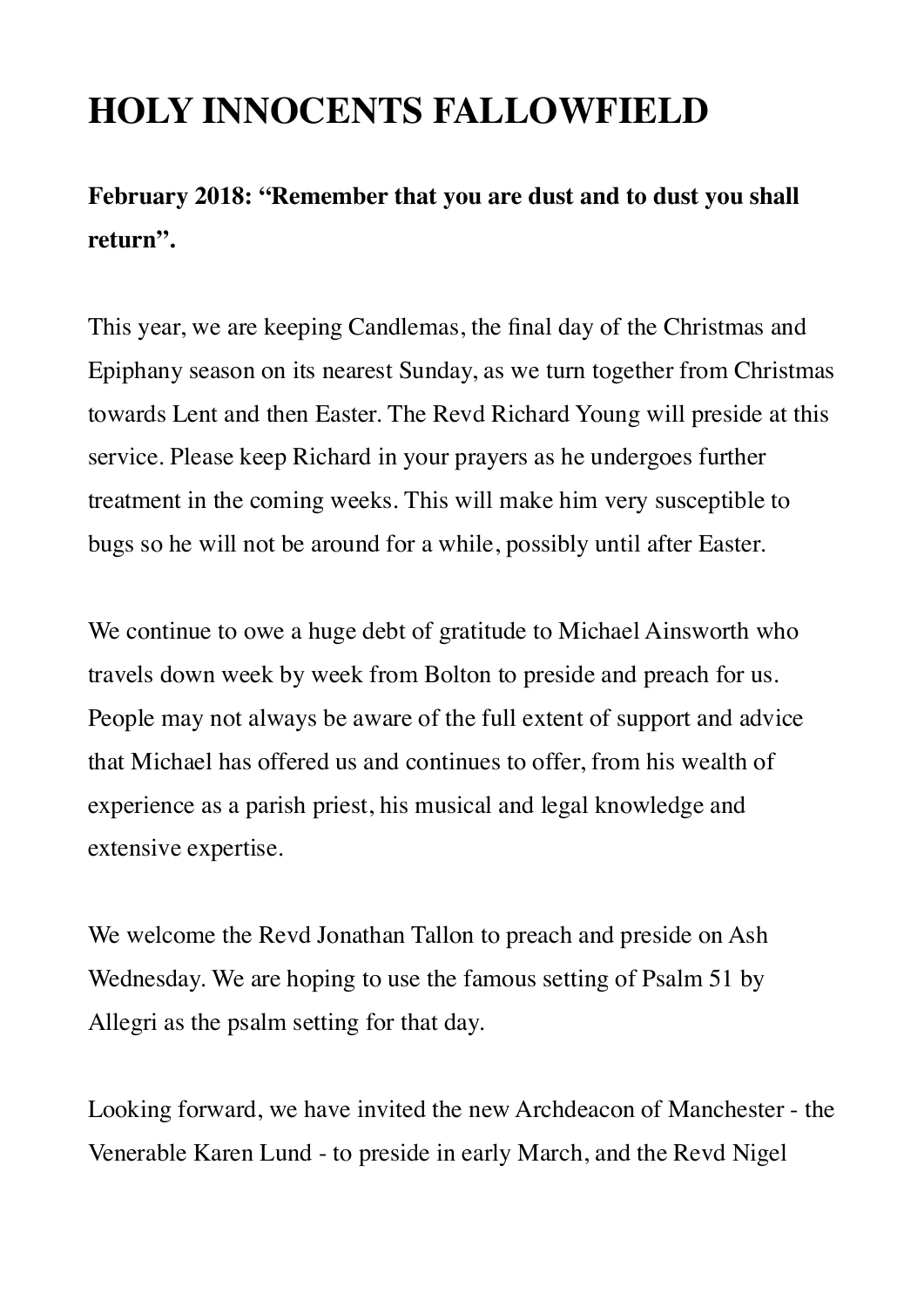Hawley will be coming to lead the services for the Triduum: Maundy Thursday, Good Friday and Holy Saturday evening.

Easter is relatively early this year. Ash Wednesday on February 14th is going to be a strange juxtaposition. (We will think about Easter Day on April 1st later!) The PCC meets on February 6th and March 20th, and our APCM is on April 15th.

The organ is undergoing major work from the beginning of February. Sixsmiths will take it away to work on for about three weeks, and then bring it back to rebuild in church for another three to four weeks. It should be back for Easter. The choir will be singing downstairs during this time.

## **SUNDAYS AND FESTIVALS IN FEBRUARY**

\*\*\*\*\*\* **Sunday February 4th Candlemas - The Presentation of Christ in the Temple President and Preacher: The Revd Richard Young** Readings: Malachai 3:1-5; Psalm 24:7-end; Hebrews 2:4-end; Luke  $2:22-40$ **Hymns:** Hail to the Lord who comes; Gospel Acclamation; Of the Father's heart begotten; When Mary brought her treasure **Other music:** O Rex gloriae; Nunc Dimittis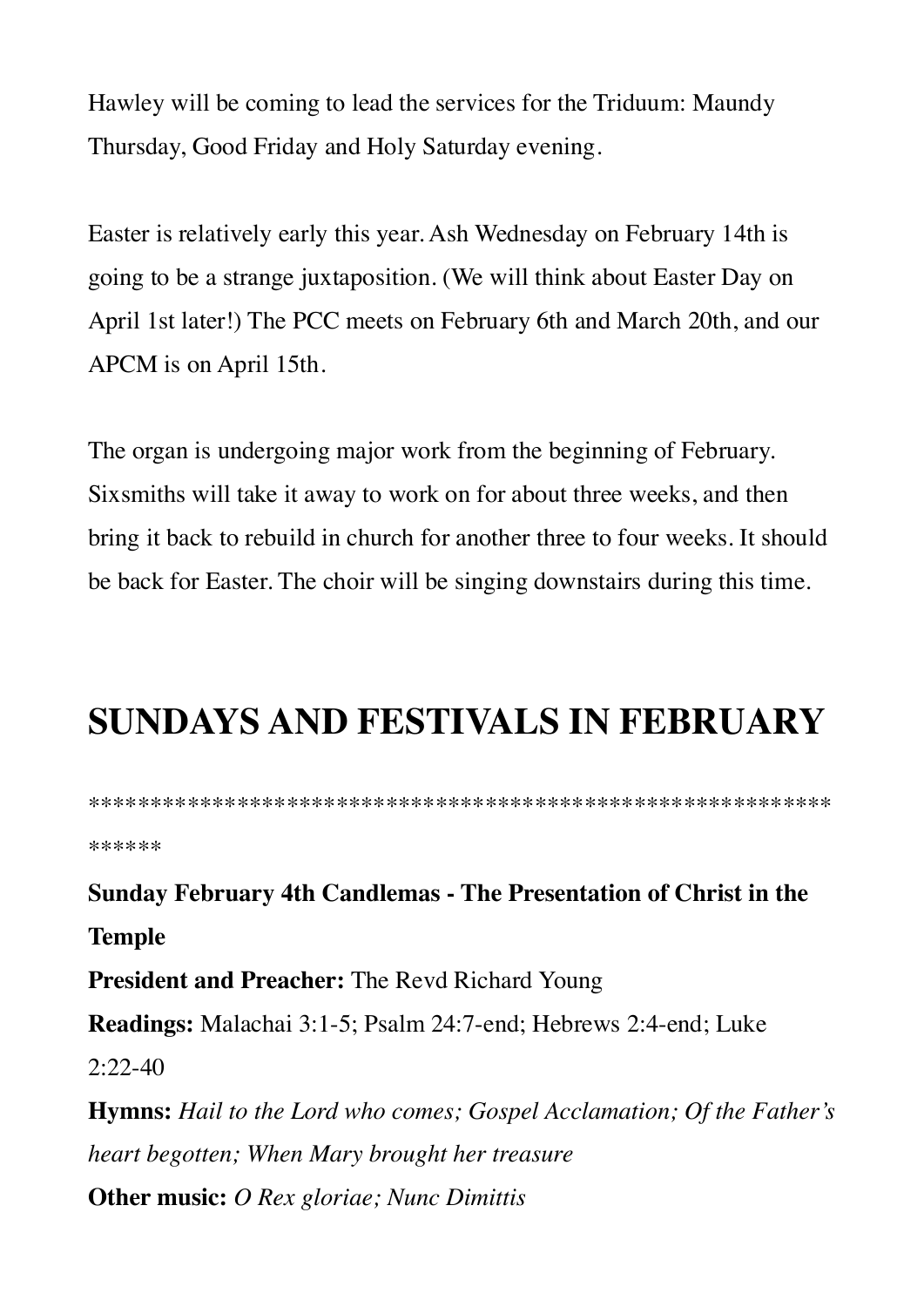\*\*\*\*\*\*

#### **Sunday February 11th The Sunday next before Lent**

**President and Preacher:** The Revd Canon Michael Ainsworth **Readings:** 2 Kings 2:1-22; Psalm 50:1-6; 2 Corinthians 4:3-6; Mark 9:2-9 **Hymns:** Christ whose glory fills the skies; Be still for the presence of the Lord; Alleluia, sing to Jesus; Alleluia, song of sweetness **Other music:** Glorious and powerful God (Stanford) 

\*\*\*\*\*\*\*\*

### **Wednesday February 14th Ash Wednesday**

**President and Preacher:** The Revd Jonathan Tallon

**Readings:** Isaiah 58:1-12: Psalm 51:1-18: 2 Corinthians 5:20b-6:10: John  $8:1-11$ 

**Hymns:** Now is the healing time decreed; Be thou my guardian and my

guide; Just as I am; Lord, in this, thy mercy's day

**Other music:** Hide not thou thy face; Lent Prose

\*\*\*\*\*\*

**Sunday February 18th The First Sunday of Lent President and Preacher:** The Revd Canon Michael Ainsworth **Readings:** Genesis 9:8-17; Psalm 25:1-9; 1 Peter 3:18-end; Mark 1:9-15 **Hymns:** Forty days and forty nights; The sinless one to Jordan came; Jesu, lover of my soul; Christian dost thou see them? **Other music:** O Lord my God (S.S. Wesley)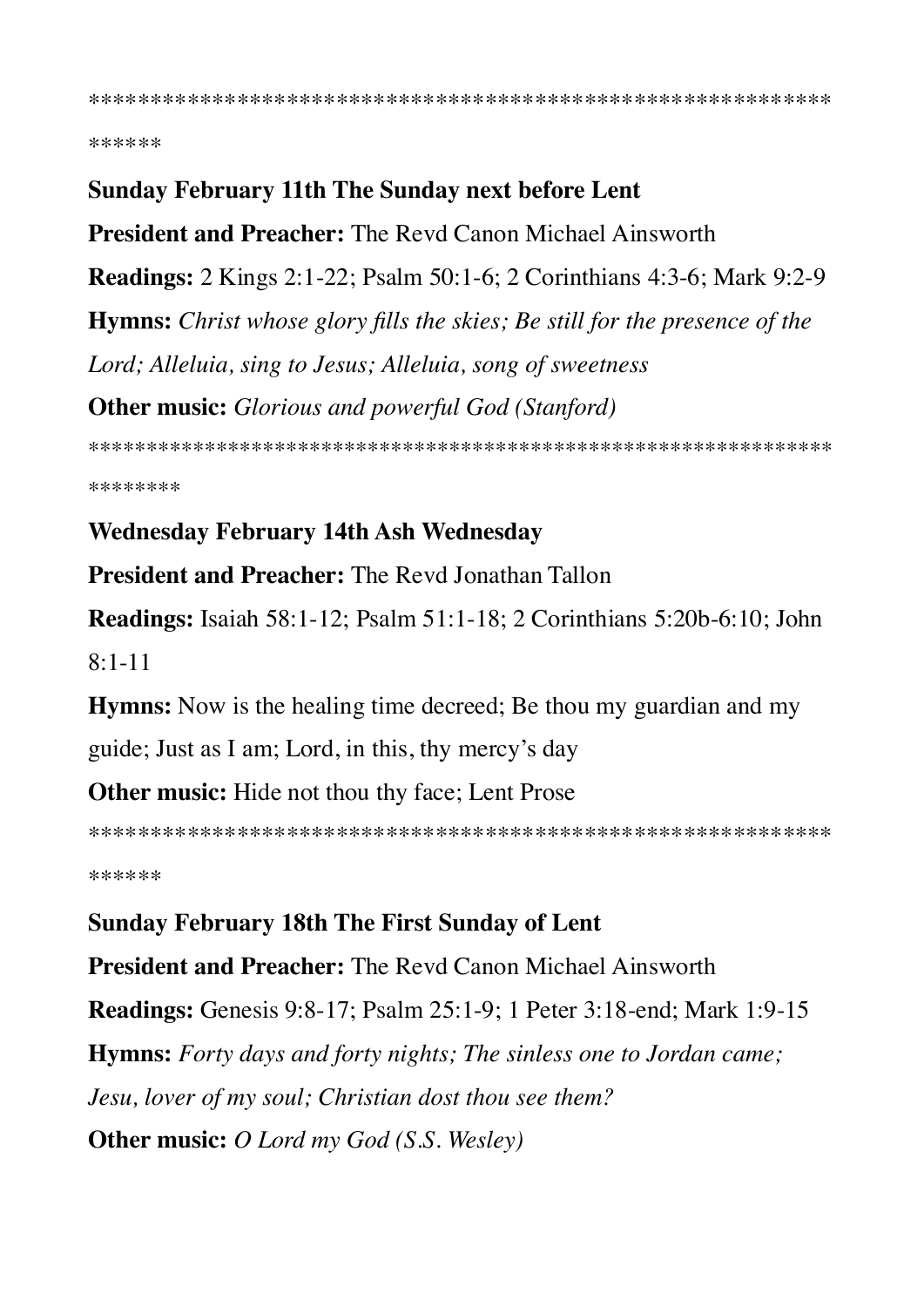\*\*\*\*\*\*\*

#### **Sunday February 25th The Second Sunday of Lent**

**President and Preacher:** The Revd Canon Michael Ainsworth

**Readings:** Genesis 17:1-7,15-16; Psalm 22:23-end; 1 Peter 3:18-end;

Mark  $8:31$ -end

**Hymns:** Take up thy cross, the Saviour said; Lord Jesus, think on me; And now, O Father, mindful of the love; My faith looks up to thee **Other music:** Lord, for thy tender mercy's sake

\*\*\*\*\*\*\*

#### **Sunday March 4th The Third Sunday of Lent**

**President and Preacher:** The Venerable Karen Lund, Archdeacon of Manchester

Readings: Exodus 20:1-17; Psalm 19; 1 Corinthians 1:18-25; John

 $2:13-22$ 

**Hymns:** We sing the praise of him who died; O thou who camest from above; All my hope on God is founded; The spacious firmament on high **Other music:** I know that my Redeemer liveth (Handel)

\*\*\*\*\*\*\*

## **LEARNING AND STUDY IN LENT**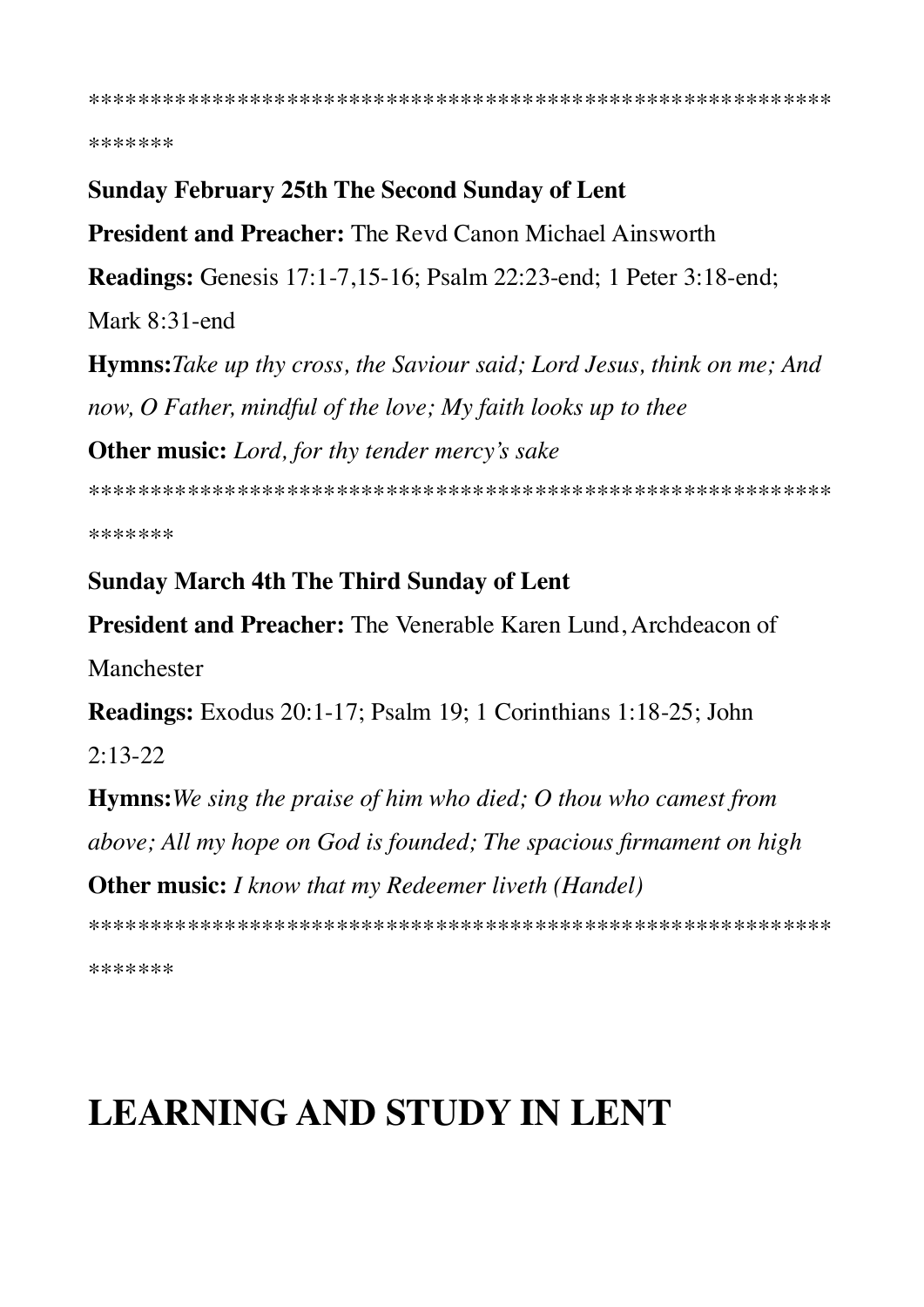This year marks the tenth anniversary of the death of Phil Tarbuck. Phil left us his collection of theological books which have added to existing stock and there have been further additions over the years.

Lent is traditionally a time when the faithful engage in prayer and study. It is when we possibly go a little out of our comfort zone. There are all sort of different ways of doing this.

So, this year, for Lent:

- Everyone is invited to choose a book from the 'library collection' and read it during Lent.
- It doesn't just have to be one book it could be a book a week, or anywhere in between.
- A form will be attached to the cupboard for people to record which book they have taken away to read.
- If people want to get together at some point to discuss and compare their books, then that's an option as well... it doesn't have to be in church.
- Anyone who reads a book is asked to provide their favourite quotation from it, and to write a short paragraph about what they learned from it.
- The comments will form part of a display wall in church and on this website.
- In addition to the books in the library, reading a book of the Bible that you haven't ever read completely before is an additional option.